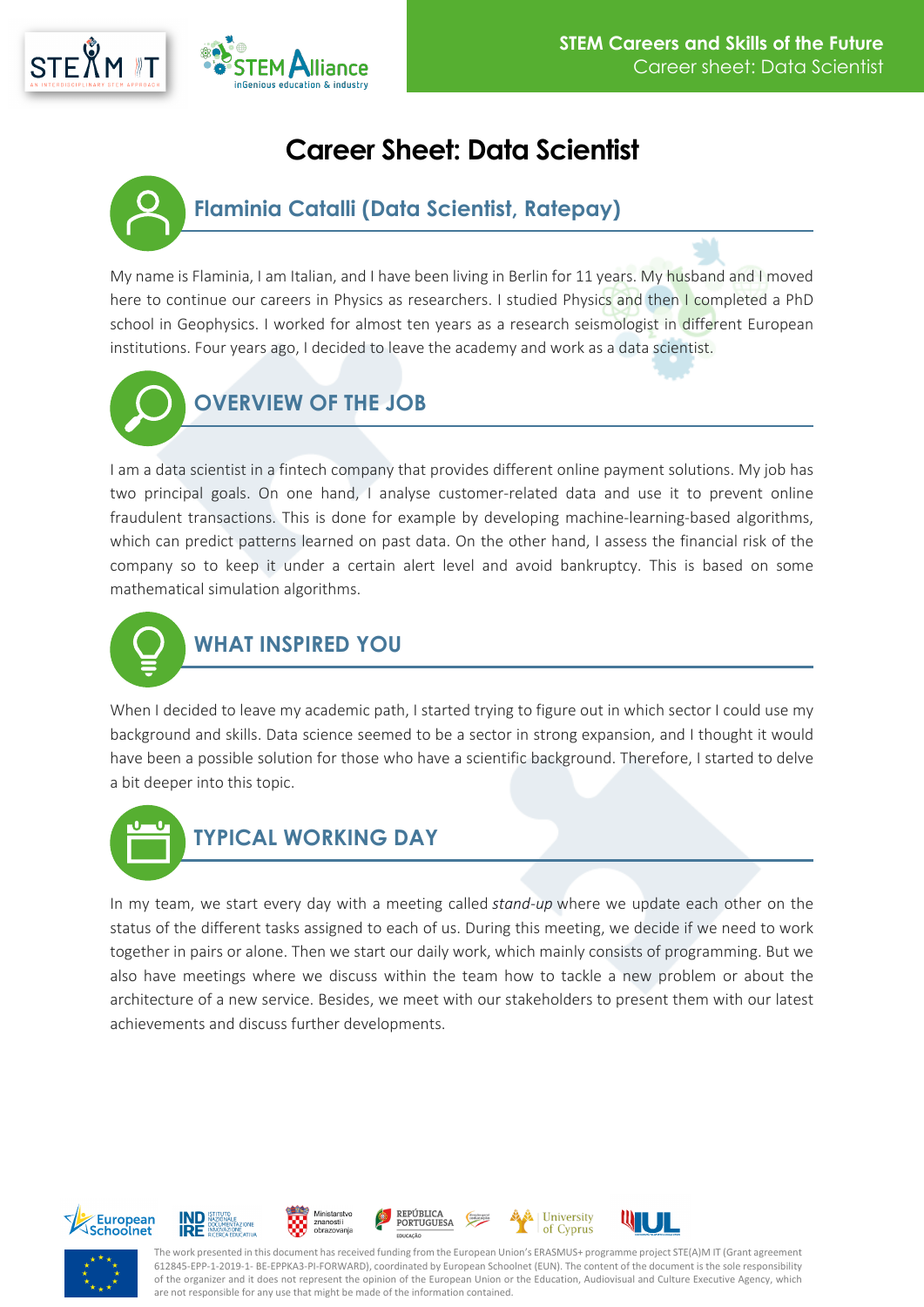





## **STUDY & CAREER PATH**

I studied Physics and after graduating, out of curiosity but without having a well-defined goal, I tried to get into a PhD school in Geophysics, and I succeeded. Today I understand how unprepared I was back then when a PhD seemed almost the only way to go and I did not know the true spectrum of job possibilities I could have had. This is perhaps the step I would change today: going back to that choice, I would try to make it with more awareness. I would ask myself not only what I wanted to do when I grew up but also the realistic outlets for each possible choice and where my skills could have made the most of them. After getting my doctorate, I worked as a researcher in Italy, Germany and Switzerland. Successes and failures led me after 10 years to realise that I would probably never be able to evolve to a permanent research position and so I decided to decide for myself. My road in Geophysics was over and I started a new adventure in the industry. For this leap, I studied on my own: online courses, meetups, networking and books. But the real school was in the field, with the first job, learning by doing, learning from others. Data Science is not yet a well-defined academic route. For example, my colleagues have very different backgrounds and career paths, with a common denominator: a scientific basis.



- Data Analysis, Data Presentation is the core job of a data scientist. We look for patterns in data.
- Analytical Reasoning, Critical Thinking, Problem Solving, Creativity we try to understand complex problems and solve them with a simple solution.
- Research sometimes we need to search for innovative solutions in the scientific literature
- Active Listening, Collaboration, Social Skills, Emotional Intelligence, Empathy, Team Spirit it's a very collaborative work, where relationships might be very intense and demanding.
- Presentation, Writing, Openness towards feedback and criticism we present our solutions/products to stakeholders or product managers; we write documentation. They constantly give us new targets for improvement.
- Adaptability, Commitment, Curiosity, Flexibility, Initiative, Motivation, Personal responsibility, Resilience, Self-confidence, Self-discipline, Self-reflection, Style of manners – always better to have!
- Productivity, Time Management we deliver products and we should be on time
- AI we develop and implement machine-learning algorithms, which directly learn from data
- Database Administration, Network and Information Security, Scientific Computing, Software Engineering, Software Management, Programming – our algorithms are coded and then go into production, becoming services. The whole infrastructure should be secure because we work with confidential data. Data are administrated in databases.